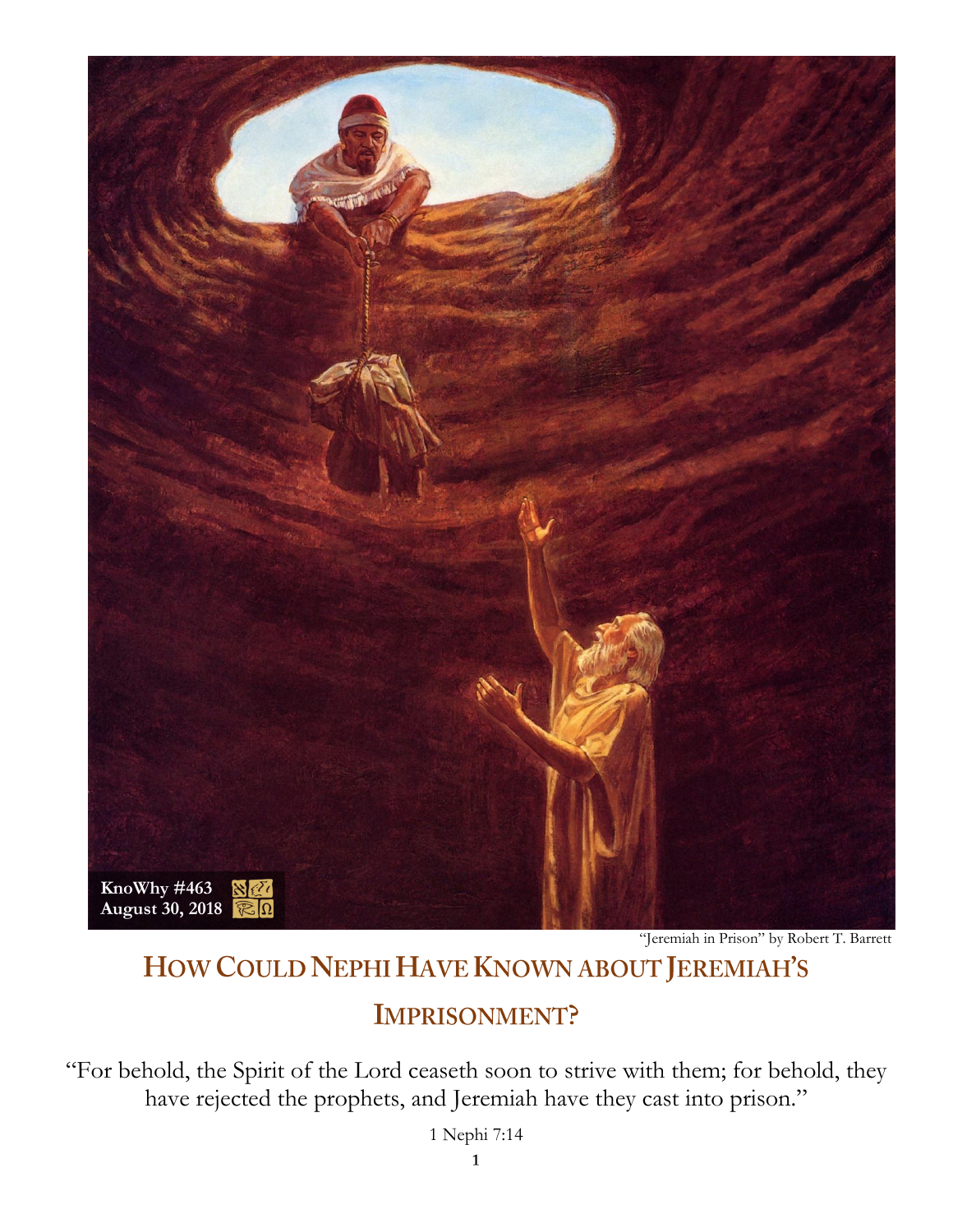## **THE KNOW**

In a series of exhortations to his brothers, Nephi referred to the treatment received by Jeremiah, his prophetic contemporary, as an example of the sinful failings of the inhabitants of Jerusalem. "For behold," Nephi declared, "the Spirit of the Lord ceaseth soon to strive with them [the people of Jerusalem]; for behold, they have rejected the prophets, and Jeremiah have they cast into prison. And they have sought to take away the life of my father, insomuch that they have driven him out of the land" (1 Nephi 7:14).

At first glance, this passage seems to refer to the imprisonment of Jeremiah by Zedekiah, the king of Judah, as recorded in Jeremiah 37–38. However, this raises some questions, since that biblical evidence appears to place Jeremiah's imprisonment towards the *end* of Zedekiah's reign (Jeremiah 32:2; 38:28), while 1 Nephi opens at the *beginning* of Zedekiah's reign and Lehi and his family leave shortly afterwards (1 Nephi 1:4). Because of this and other chronological concerns, several researchers, including S. Kent Brown and David R. Seely, have argued that Nephi was likely referring to an earlier incident of Jeremiah being imprisoned, and not to the account preserved in Jeremiah 37–38.<sup>1</sup>

Recalling that Jeremiah was a fierce critic of the Judahite king Jehoiakim (the royal successor of king Josiah and predecessor to Zedekiah), Brown and Seely pointed to passages which indicate earlier occasions when the prophet was placed under arrest in some manner, usually for preaching what his critics saw as a pro-Babylonian political position (e.g. Jeremiah  $20:1-6$ .<sup>2</sup> Early in the reign of Jehoiakim, Jeremiah found himself in legal trouble at the temple in Jerusalem. Although he was not imprisoned on that occasion, he was taken, tried, and narrowly escaped punishment, as recorded in Jeremiah 26, the earliest autobiographical information recorded about this outspoken prophet.<sup>3</sup> After reviewing the textual evidence, Brown and Seely concluded,

We think it likely that Jeremiah, who was accused of being pro-Babylonian, was imprisoned during the last year of the reign of Jehoiakim, who by then had revolted against the Babylonians. Jeremiah's imprisonment would have been for the same reasons that he was imprisoned later by Zedekiah when that king revolted against the Babylonians (Jeremiah 37–38). In this light, it is possible

that Nephi was referring to an imprisonment that began during the last year of the reign of Jehoiakim and continued into the early months of Zedekiah's reign.<sup>4</sup>

Similarly, Jeffrey R. Chadwick has identified at least three other occasions when Jeremiah was placed under arrest: "588 BC (Jeremiah 37:15), during the Babylonian siege of Jerusalem; 601 BC (Jeremiah 20:2), when he was put into stocks for a day and a night; and late 605 BC (Jeremiah 36:5), after the first composition of his prophecies."<sup>5</sup> Chadwick proposed that Nephi was referring to the 605 BC imprisonment as opposed to the later and more fully detailed imprisonment under Zedekiah in Jeremiah 37–38.<sup>6</sup>

Another possibility is that Nephi heard of Jeremiah's imprisonment as recorded in Jeremiah 37–38 during one of his return trips to Jerusalem. Nephi and his brothers returned to Jerusalem at least twice before finally departing Judah for good and traveling with the rest of Lehi's group to the promised land (1 Nephi 3–4, 7). Because Nephi's account gives no information about how much time elapsed between these two return trips and the family's initial departure into the deserts of Arabia, it is conceivable that Nephi could have heard about Jeremiah's imprisonment towards the end of the reign of Zedekiah from several second-hand sources.<sup>7</sup> Finally, of course, it is also possible that Nephi learned of Jeremiah's imprisonment by revelation.

### **THE WHY**

Many unresolved questions that remain about the Book of Mormon deal with attempts to correlate its internal chronology with external historical events. This is especially true when attempting to correlate prophecies of future events given in the Book of Mormon. In this case, the timing of Jeremiah's imprisonment is wrapped up in a debate surrounding the timing of Lehi's departure from Jerusalem and his prophecy that the Messiah would come 600 years after that departure (1 Nephi 10:4; 19:8; 2 Nephi  $25:19$ <sup>8</sup>

While the available and relevant data is not always as clear as modern readers would sometimes like, when it comes to the dating of Jeremiah's imprisonment it must be remembered "that the [biblical] book of Jeremiah was not written in chronological order, but compiled later, perhaps after his death. Some later chapters describe events that took place in the days of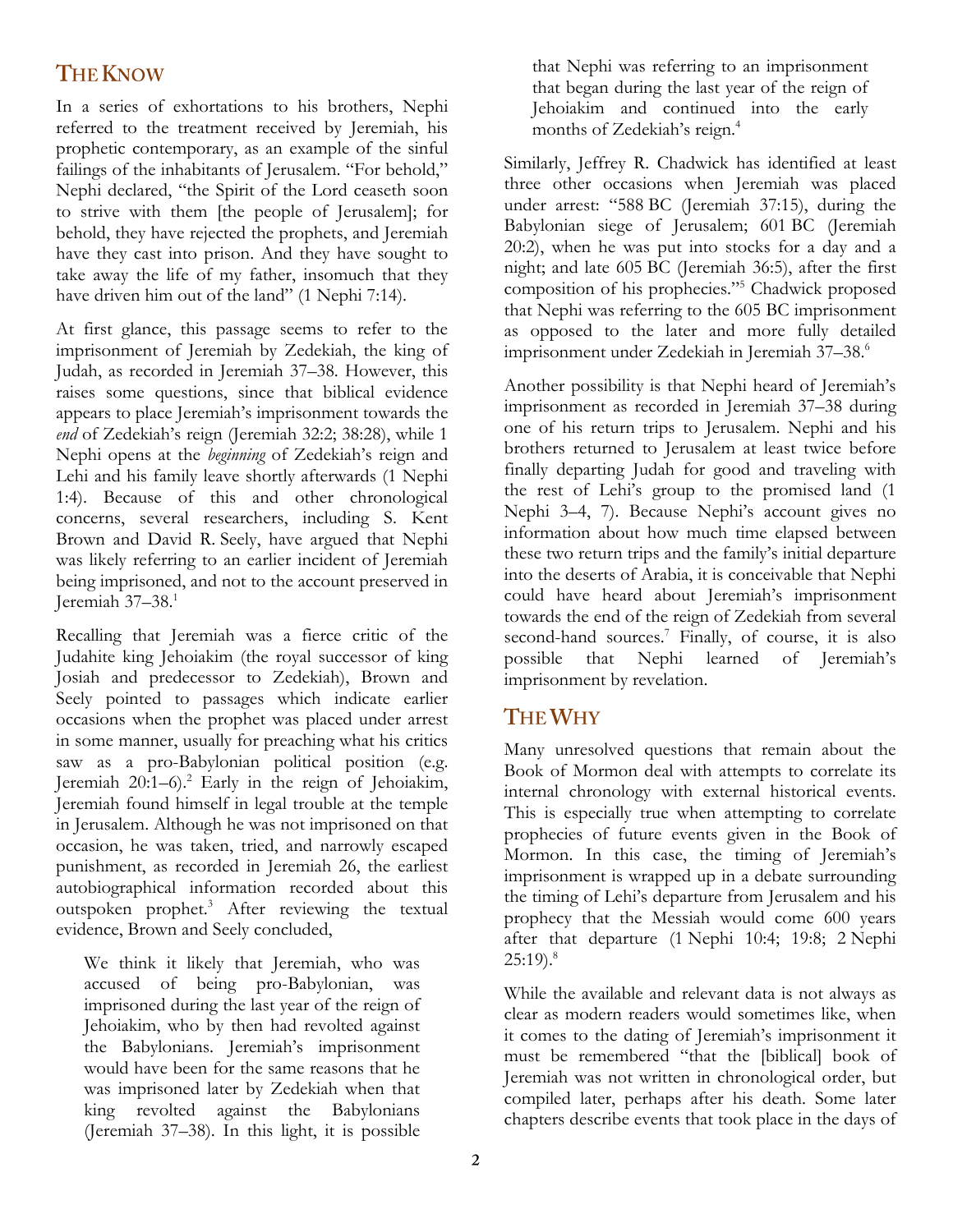earlier kings, so one must pay attention to the chronological notations associated with each story, where possible."<sup>9</sup> Because of these and other gaps in the historical and scriptural record, attempts to correlate points of the Book of Mormon's internal chronology with external historical events should be undertaken cautiously and following solid methodologies.

Beyond what this verse might say about the internal chronology of the Book of Mormon, Nephi's reference to Jeremiah's imprisonment served an important rhetorical function as he admonished his disgruntled brothers. Ishmael had only barely escaped Jerusalem with his family when Laman and Lemuel quickly convinced "two of the daughters of Ishmael, and the two sons of Ishmael and their families" to "rebel against . . . Nephi, and Sam, and their father, Ishmael, and his wife, and his three other daughters" (1 Nephi 7:6). The murmuring members of the party rebelled because they "were desirous to return unto the land of Jerusalem" (v. 7). But such a rash course would have ended in complete disaster.<sup>10</sup> It would not be long before "the word of the Lord [would] be fulfilled concerning the destruction of Jerusalem," and so returning to the city was out of the question (v. 13). As proof that Jerusalem was ripe for destruction and that "the Spirit of the Lord ceaseth soon to strive with" its inhabitants, Nephi cited the imprisonment of Jeremiah in addition to the threats which were made against the life of his own father Lehi (v. 14). $^{11}$ 

President Spencer W. Kimball taught that the "rejection of the holy prophets comes because the hearts of people are hardened, as people are shaped by their society."<sup>12</sup> This was certainly the case in Jeremiah's and Lehi's day, when the popular party line in Judahite society was that God would preserve the holy city of Jerusalem and its temple despite the sins of the people.<sup>13</sup> Similar messages abound in the world today (2 Nephi 28:7–8, 21–25). Nephi's warning that the rejection of God's prophets is a sign of imminent apostasy is, therefore, just as applicable today as it was on the eve of the Babylonian captivity of Judah some 2,600 years ago.

#### **FURTHER READING**

S. Kent Brown and David R. Seely, "Jeremiah's Imprisonment and the Date of Lehi's [Departure](https://archive.bookofmormoncentral.org/content/jeremiahs-imprisonment-and-date-lehis-departure)," *Religious Educator* 2, no. 1 (2001): 15–32.

John A. Tvedtnes, "[Jeremiah in Prison?](https://bookofmormonresearch.org/book-of-mormon-criticisms/jeremiah-in-prison)" online (Accessed July 10, 2018).

Randall P. Spackman, "[Was Jeremiah Imprisoned in](http://www.bookofmormonchronology.net/uploads/3/7/7/6/3776503/part_8.1_jeremiah_imprisoned_in_zedekiahs_reign.pdf)  [Zedekiah's Reign?"](http://www.bookofmormonchronology.net/uploads/3/7/7/6/3776503/part_8.1_jeremiah_imprisoned_in_zedekiahs_reign.pdf) online (Accessed July 13, 2018).

Jeffrey R. Chadwick, "[Dating the Departure of Lehi](https://byustudies.byu.edu/content/dating-departure-lehi-from-jerusalem)  [from Jerusalem](https://byustudies.byu.edu/content/dating-departure-lehi-from-jerusalem)," *BYU Studies Quarterly* 57, no. 2 (2018): 7–51.

© Book of Mormon Central, 2018



#### **NOTES**

- 1. S. Kent Brown and David R. Seely, "Jeremiah's [Imprisonment and the Date of Lehi's Departure,](https://archive.bookofmormoncentral.org/content/jeremiahs-imprisonment-and-date-lehis-departure)" *Religious Educator* 2, no. 1 (2001): 18–21.
- 2. Brown and Seely, "<u>Jeremiah's [Imprisonment](https://archive.bookofmormoncentral.org/content/jeremiahs-imprisonment-and-date-lehis-departure)</u>," 19–20.
- 3. See John W. Welch, "The Trial of Jeremiah: A Legal Legacy [from Lehi's Jerusalem,"](https://publications.mi.byu.edu/fullscreen/?pub=1081&index=11) in *Glimpses of Lehi's Jerusalem* (Provo: FARMS, 2004), 337-56.
- 4. Brown and Seely, ["Jeremiah's Imprisonment,"](https://archive.bookofmormoncentral.org/content/jeremiahs-imprisonment-and-date-lehis-departure) 20.
- 5. Jeffrey R. Chadwick, "[Dating the Departure of Lehi from](https://byustudies.byu.edu/content/dating-departure-lehi-from-jerusalem)  [Jerusalem](https://byustudies.byu.edu/content/dating-departure-lehi-from-jerusalem)," *BYU Studies Quarterly* 57, no. 2 (2018): 40.
- 6. Chadwick, "[Dating the Departure of Lehi from Jerusalem](https://byustudies.byu.edu/content/dating-departure-lehi-from-jerusalem)," 40–41.
- 7. Nephi, it is clear, escaped with Ishmael and his family before the final Babylonian deportation of Judah in 587 BC in the eleventh and final year of the reign of Zedekiah [\(Jeremiah 39:1](https://www.lds.org/scriptures/ot/jer/39.1-10?lang=eng#primary)–10; 2 [Nephi 1:3](https://www.lds.org/scriptures/bofm/2-ne/1.3-4?lang=eng#p2)–4). Jeremiah had been imprisoned by Zedekiah *at least* at the outset of the Babylonian siege of Jerusalem which started two years earlier in 589 BC [\(Jeremiah 32:2;](https://www.lds.org/scriptures/ot/jer/32.2?lang=eng#p1) [38:28](https://www.lds.org/scriptures/ot/jer/38.28?lang=eng#p27)). It's conceivable that Jeremiah, who is said to have suffered imprisonment under Zedekiah's watch for "many days" ([Jeremiah 37:16\)](https://www.lds.org/scriptures/ot/jer/37.16?lang=eng#p15), was arrested long enough before the final siege and destruction of Jerusalem for word of his arrest to have circulated and reached Nephi. The timing in this scenario would be tight, with Nephi collecting Ishmael and his family perhaps in the eighth or ninth years of the reign of Zedekiah, but not necessarily impossible. Indeed, the fact that Nephi mentioned Jeremiah's imprisonment only after his *second* trip to Jerusalem may bolster this timeframe.
- 8. For various approaches see Brown and Seely, "Jeremiah's [Imprisonment](https://archive.bookofmormoncentral.org/content/jeremiahs-imprisonment-and-date-lehis-departure)," 15–32; Randall P. Spackman, "[Was](http://www.bookofmormonchronology.net/uploads/3/7/7/6/3776503/part_8.1_jeremiah_imprisoned_in_zedekiahs_reign.pdf)  [Jeremiah Imprisoned in Zedekiah's Reign?"](http://www.bookofmormonchronology.net/uploads/3/7/7/6/3776503/part_8.1_jeremiah_imprisoned_in_zedekiahs_reign.pdf) online at [www.bookofmormonchronology.net](file:///C:/Users/Jonathon/Downloads/www.bookofmormonchronology.net); Chadwick, "[Dating](https://byustudies.byu.edu/content/dating-departure-lehi-from-jerusalem)  [the Departure of Lehi from Jerusalem](https://byustudies.byu.edu/content/dating-departure-lehi-from-jerusalem)," 7–51, esp. 39–41.
- 9. John A. Tvedtnes, "[Jeremiah in Prison?](https://bookofmormonresearch.org/book-of-mormon-criticisms/jeremiah-in-prison)" online at [www.bookofmormonresearch.org](http://www.bookofmormonresearch.org/)
- 10. It is true that Laman and Lemuel had not killed Laban, but did they really think that people in Jerusalem would take their word on that and let them completely off the hook?
- 11. Lehi and Jeremiah were not the only prophets who were persecuted during this volatile time. The prophet Urijah, who like Lehi and Jeremiah urged the wicked Judahites to repent, was captured and executed on the order of king Jehoiakim [\(Jeremiah 26:20](https://www.lds.org/scriptures/ot/jer/26.20-23?lang=eng#p19)-23). See further Book of Mormon Central, "Who Were the 'Many Prophets' in [Jerusalem During Lehi's Time?"](https://knowhy.bookofmormoncentral.org/content/who-were-the-many-prophets-in-jerusalem-during-lehis-time) *KnoWhy* 441 (June 14, 2018).